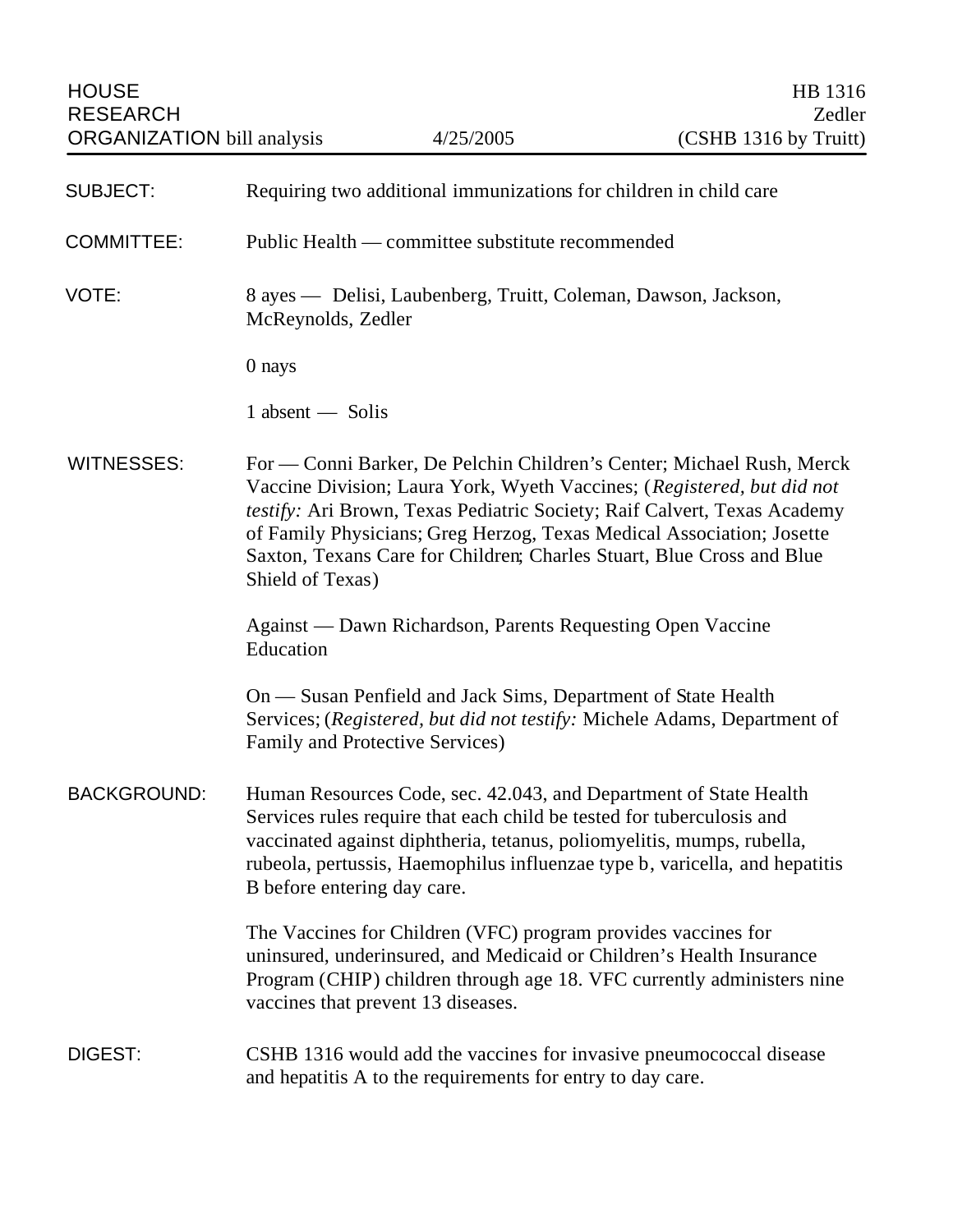## HB 1316 House Research Organization page 2

The bill would take effect September 1, 2005.

**SUPPORTERS** SAY: CSHB 1316 would better protect the health of all children in day care by vaccinating children for these two diseases before they entered day care.

> Hepatitis A is a disease of the liver that causes inflammation and can lead to chronic liver disease. It is highly contagious and easily transmitted through person-to-person contact. In Texas the number of cases has grown exponentially in the last couple of years to an estimated 613 new cases in 2003. In high prevalence areas of Texas, between 30 percent and 40 percent of children may be infected before age before age five . The cost for a dose of vaccine is only \$11.50 and can prevent costs of treating hepatitis A that average between \$433 and \$1,492 per case.

The PCV-7 vaccine prevents pneumonia and meningitis from pneumococcal streptococcus at a cost of \$206 per four-dose series. Invasive diseases related to these strains led to a 14 percent mortality rate among adult patients in 2002, and children under the age of two are at a higher risk of contracting such infections. The incidence rate of these invasive diseases declined by 70 percent between 1998 and 2002 following the administration of PCV-7 through a federal program.

Vaccines are safe and effective. In communities with high compliance rates, the incidence of communicable disease is significantly lower than in areas where vaccinations are not as widespread. Concerns about the safety of vaccines is unproven, according to the medical community, and unfounded in the case of the hepatitis A and pneumococcal disease because both contain only trace amounts of mercury, the element often singled out by anti-vaccine proponents. Most vaccines on the market contain aluminum.

Both the House and the Senate budget proposals include funding for these new vaccines under the Vaccines for Children program. The bill also would not burden parents because insurers reimburse for required vaccines. Many insurers already offer the vaccine, and the additional cost for covering all insured children would not increase the cost of insurance.

Parents who feel strongly that their child should not receive a vaccination may opt out by filing a conscientious objection. This bill would not force them to have their children vaccinated.